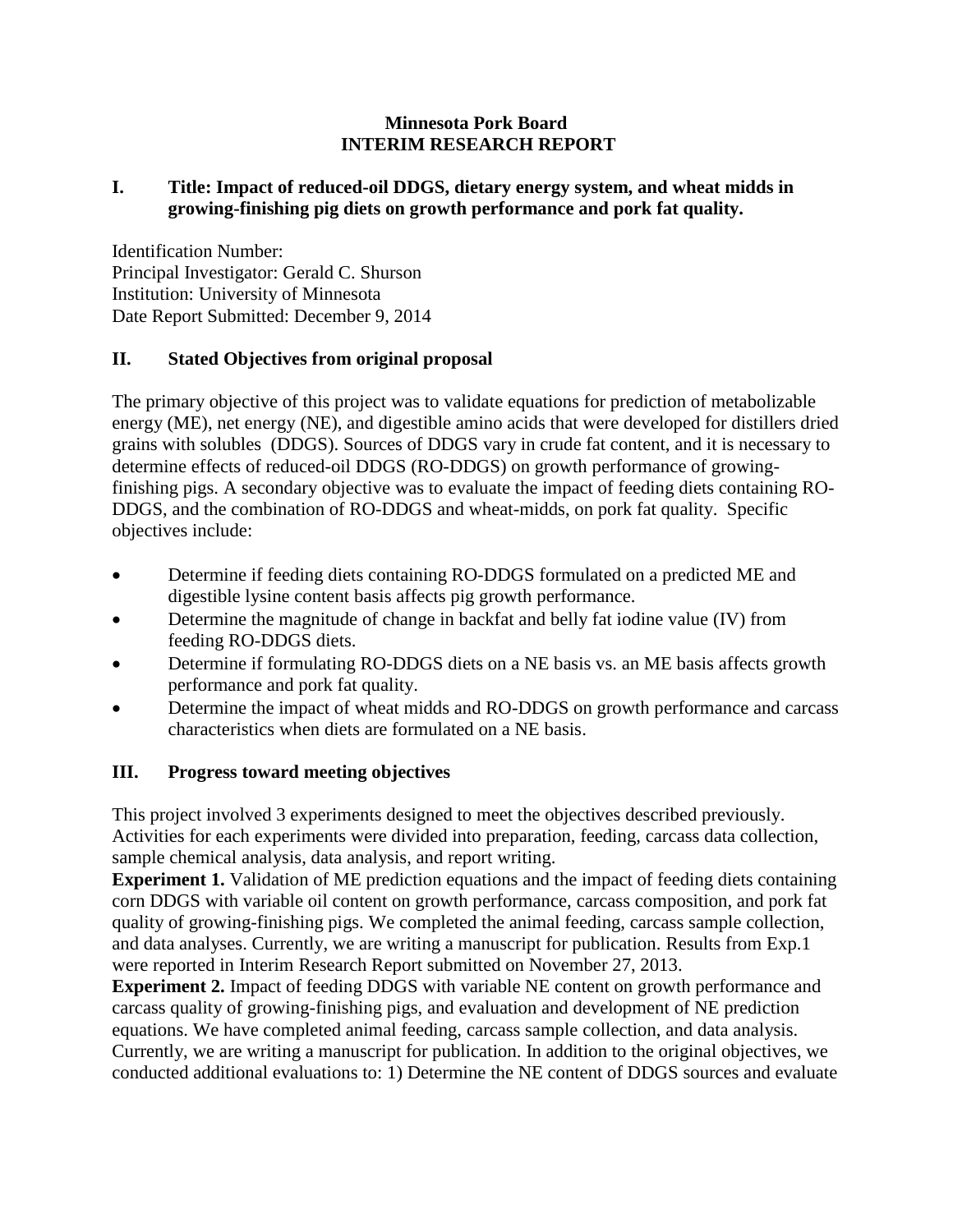published NE prediction equations, and 2) Determine the back iodine value (IV) of pigs fed 8 different diets and evaluate published backfat IV prediction equations.

**Experiment 3.** Impact of feeding DDGS and wheat middlings on growth performance and carcass composition of growing-finishing pigs. The animal feeding trial was completed on November  $19<sup>th</sup>$ , 2014, and ultrasound data for carcass composition are currently being summarized and statistically analyzed.

# **IV. Status of project in regards to stated timeline**

This project is currently following the planned schedule.

# **V. Modifications of project from original proposal**

When we wrote and submitted the original proposal, we anticipated that we would be able to use NE prediction equations for reduced-oil DDGS developed from a previously funded National Pork Board funded project. Unfortunately, due to the limited number of DDGS samples  $(n = 6)$ evaluated in this project, and the less than expected variability in NE content among these samples, we were unable to use multiple linear regression analysis to generate any NE prediction equations. Therefore, we modified the approach in our original proposal to evaluate NE estimates of DDGS sources provided by Illuminate® (NutriQuest, Mason City, IA), which are widely used by nutritionists and pork producers in MN and throughout the US. As a result, we used NE values from Illuminate® to formulate diets in Experiment 2. We also added 2 other objectives for to this project to obtain more information using the growth performance and carcass composition data collected from Experiment 2. We wanted to determine the NE content of the DDGS sources using NRC (2012) growth model calculations, which included actual body weight and gain:feed of pigs fed these DDGS diets as the main model input factors. We also used the NRC (2012) model to calculate NE estimates and compare precision and accuracy of 5 published NE prediction equations as well as NE estimates from Illuminate®. In addition, we used pork fat samples that were collected and analyzed for fatty acid composition in Experiment 1 and 2 to determine the iodine value of pork fat from pigs fed 8 different diets containing DDGS with variable oil content. These data allowed us to evaluate the precision and accuracy of 6 equations used to predict pork fat IV of carcasses from pigs fed DDGS sources with varying in oil content.

# **VI. Preliminary results**

# **Experiment 1**

Data collection and analyses have been completed, and preliminary results have been presented at the 2014 Midwest Section ASAS/ADSA meeting in Des Moines, IA. The experimental protocol was approved by the University of Minnesota Institutional Animal Care and Use Committee (1305-30619A). Growing-finishing mixed sex pigs (n = 432; initial BW = 25.9 kg) were housed in 48 pens, blocked by initial BW, and blocks were randomly allotted to 1 of 4 dietary treatments (9 pigs/pen, 12 pens/treatment). Pigs were fed 4 experimental diets using a 4-phase feeding program (Table 1). Dietary treatments consisted of a corn-soybean meal diet (CON) and 3 corn-soybean meal diets containing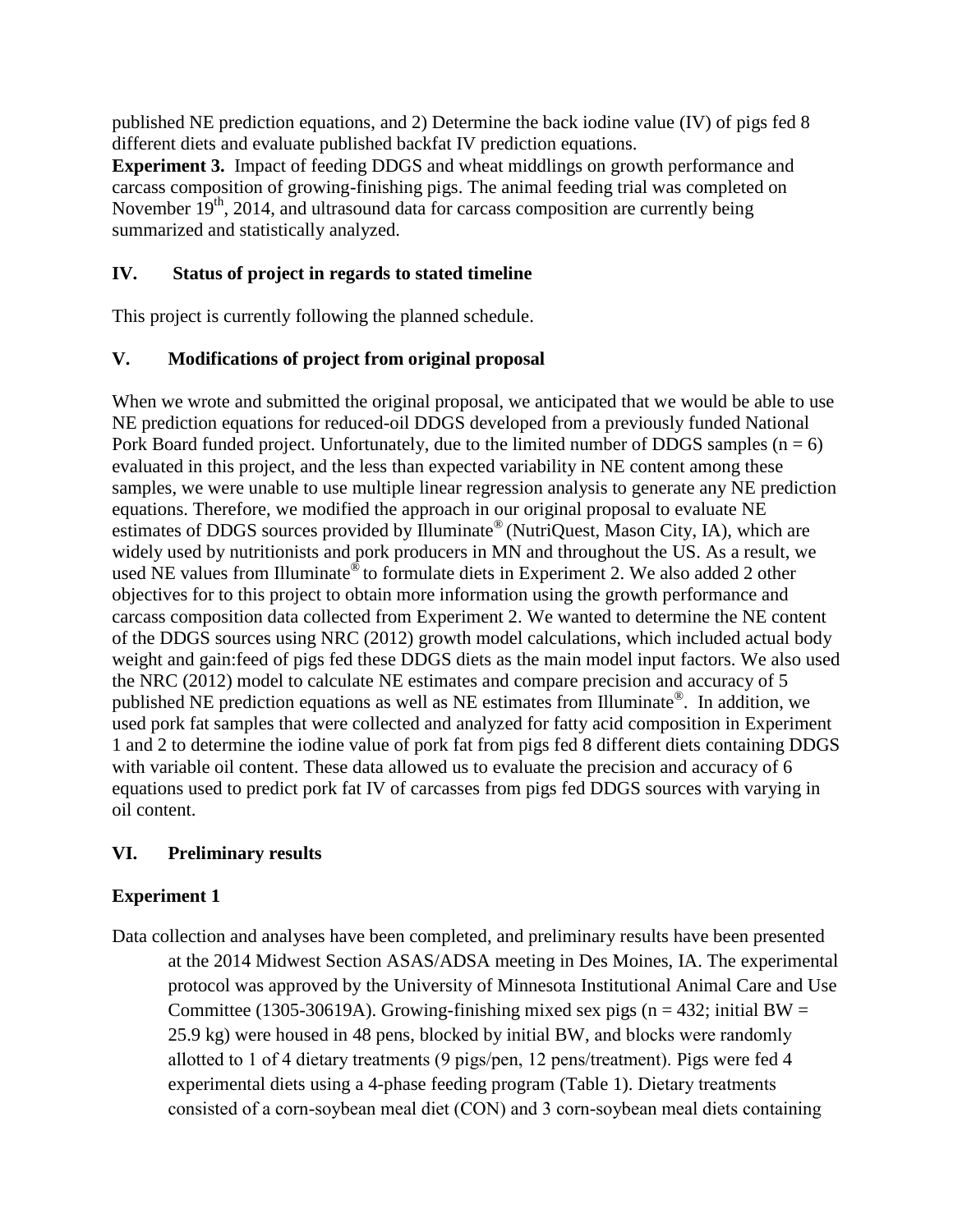40% RO-DDGS with variable concentrations of ether extract (EE). Diet 2 contained a low oil DDGS (5.9% EE; LOW) source, diet 3 contained a medium oil DDGS (9.9% EE; MED) source, and diet 4 contained a high oil DDGS (14.2% EE; HIGH) source. During the 90-day trial, BW and feed disappearance were measured bi-weekly and phases were change based on average pen BW. The ADFI, ADG, and G:F data were analyzed as repeated measures using the MIXED procedure of SAS, with pen and block as random effects and diet as a fixed effect. Preliminary data suggest that pigs fed CON had greater ADFI than pigs fed MED and HIGH, but similar to pigs fed LOW (Table 2). However, there were no differences in ADFI and ADG among pigs fed diets containing the 3 sources of DDGS (Table 2). However, gain:feed was slightly reduced in pigs fed LOW compared with other dietary treatments (Table 2). Pigs fed CON had greater HCW, dressing percentage, and loin muscle area than those fed the DDGS diets, but there were no differences among DDGS dietary treatments (Table 3). No treatment differences were observed for backfat depth and percentage carcass fat-free lean (FFL; Table 3). Belly fat iodine value (IV) of pigs fed LOW and MED was decreased compared with pigs fed HIGH, but IV from pigs fed LOW and MED was greater than pigs fed CON (Table 4). These preliminary results suggest that despite variable oil concentration among 3 sources of DDGS, growth performance and carcass composition of pigs was generally not affected. Furthermore, the reduced oil content of DDGS improved pork fat quality by decreasing IV of carcass fat. However, the ME prediction equation from Anderson et al. (2013) slightly overestimated ME content of low-oil DDGS based on reduced G:F, compared with the medium and high-oil DDGS sources.

| Those II Dependition of Giving a channonic government in the contraction of |                                       |                                   |  |  |  |  |
|-----------------------------------------------------------------------------|---------------------------------------|-----------------------------------|--|--|--|--|
| <b>Treatment</b>                                                            | % DDGS and source                     | <b>Ingredient source</b>          |  |  |  |  |
| <b>CON</b>                                                                  | 0%, Corn-soybean meal - Control       | Corn and soybean meal Morris, MN  |  |  |  |  |
| LOW                                                                         | 40%, Low oil POET $(-5.9\%)$          | POET Dakota Gold Groton, SD       |  |  |  |  |
| <b>MED</b>                                                                  | 40%, Medium oil ADM $(-8.7%)$         | ADM, Cedar Rapids, IA             |  |  |  |  |
| <b>HIGH</b>                                                                 | 40%, High oil Abengoa $(\sim 10.6\%)$ | Abengoa BioEnergy, Mt. Vernon, IN |  |  |  |  |

**Table 1.** Description of dietary treatments used in Experiment 1.

**Table2.** Least square means for BW, ADFI, ADG, and G:F of pigs fed diets with reduced oil dried distillers grains with solubles (RO-DDGS) in Experiment 1.

|                |            | 40% DDGS   |              |             |  |  |  |  |
|----------------|------------|------------|--------------|-------------|--|--|--|--|
| Item           | Control    | LOW        | <b>MED</b>   | <b>HIGH</b> |  |  |  |  |
| No. Pens       | 12         | 12         | 12           | 12          |  |  |  |  |
| BW, kg         |            |            |              |             |  |  |  |  |
| Initial $BW^2$ | 39.24      | 39.52      | 38.95        | 39.58       |  |  |  |  |
| Phase 1        | 55.91      | 54.72      | 54.15        | 55.03       |  |  |  |  |
| Phase 2        | 81.11      | 78.93      | 79.01        | 79.02       |  |  |  |  |
| Phase 3        | 104.04     | 103.04     | 105.14       | 102.89      |  |  |  |  |
| Final BW       | $122.66^x$ | $118.65^y$ | $118.59^{y}$ | $119.44^y$  |  |  |  |  |
| <b>SEM</b>     | 0.91       | 0.91       | 0.88         | 0.91        |  |  |  |  |
| $P$ -value     |            |            |              |             |  |  |  |  |
| Diet           |            |            | 0.41         |             |  |  |  |  |
| Phase          |            |            | < 0.01       |             |  |  |  |  |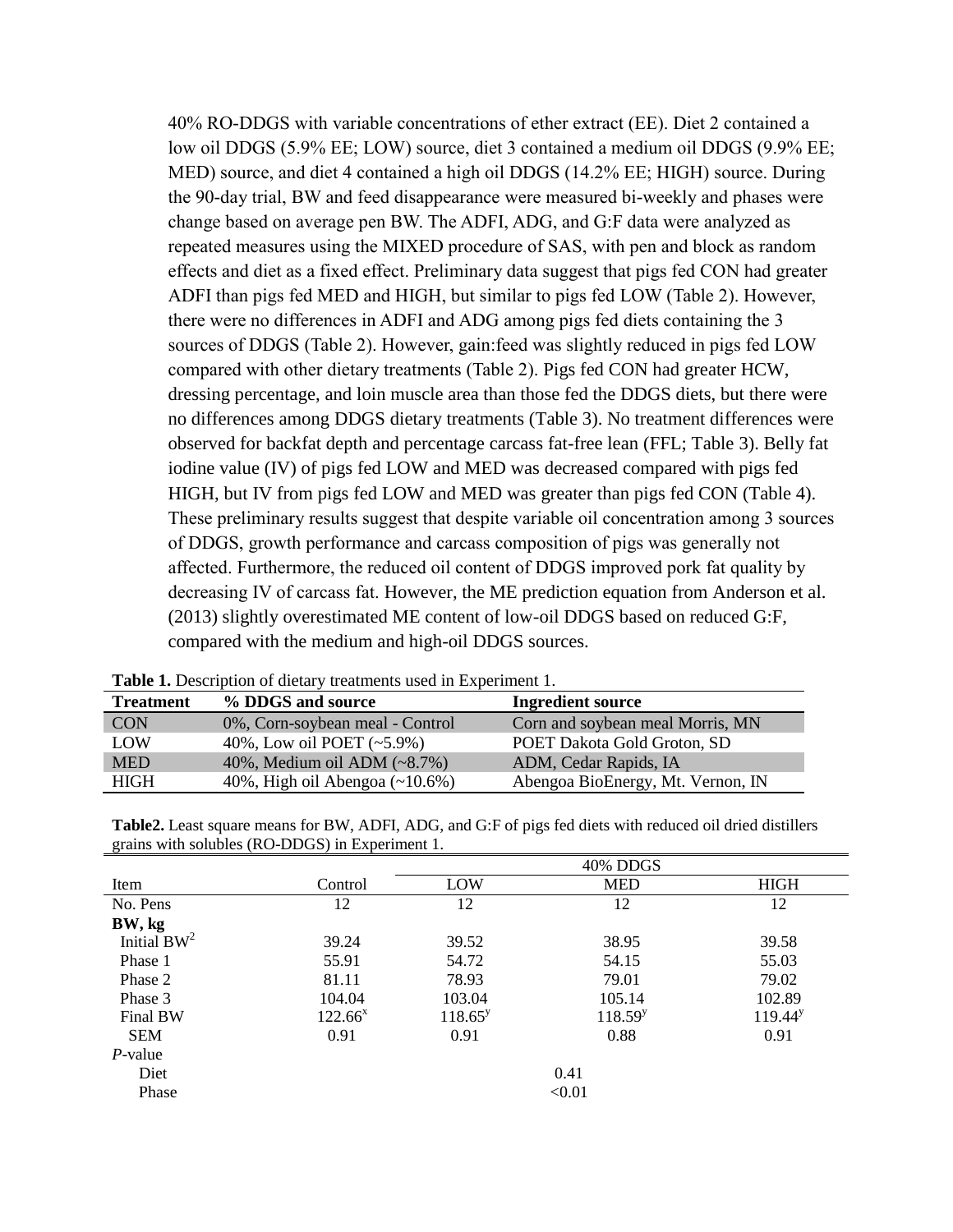| Diet x Phase                          |              |                       | < 0.01               |                    |  |  |  |
|---------------------------------------|--------------|-----------------------|----------------------|--------------------|--|--|--|
| ADFI, kg/d                            |              |                       |                      |                    |  |  |  |
| Phase 1                               | 2.062        | 2.008                 | 1.949                | 1.982              |  |  |  |
| Phase 2                               | $2.547^{x}$  | $2.477^{xy}$          | $2.404^y$            | $2.426^{y}$        |  |  |  |
| Phase 3                               | $3.049^{x}$  | 2.927 <sup>y</sup>    | 2.881 <sup>y</sup>   | 2.862 <sup>y</sup> |  |  |  |
| Phase 4                               | 3.228        | 3.196                 | 3.212                | 3.121              |  |  |  |
| Overall                               | $2.721^{x}$  | $2.652^{xy}$          | 2.612 <sup>y</sup>   | $2.598^{y}$        |  |  |  |
| <b>SEM</b>                            | 0.029        | 0.029                 | 0.029                | 0.029              |  |  |  |
| $P$ -value                            |              |                       |                      |                    |  |  |  |
| Diet                                  |              |                       | 0.02                 |                    |  |  |  |
| Phase                                 |              |                       | < 0.01               |                    |  |  |  |
| $Diet \times Phase$                   |              |                       | 0.62                 |                    |  |  |  |
| ADG, kg/d                             |              |                       |                      |                    |  |  |  |
| Phase 1                               | $0.967^{x}$  | $0.872$ <sup>y</sup>  | $0.872^{y}$          | $0.892^{y}$        |  |  |  |
| Phase 2                               | $0.980^{x}$  | $0.943^{xy}$          | $0.927^{y}$          | $0.933^{y}$        |  |  |  |
| Phase 3                               | $0.994^{x}$  | $0.948^{y}$           | $0.952^{xy}$         | $0.934^{y}$        |  |  |  |
| Phase 4                               | 0.934        | 0.909                 | 0.946                | 0.946              |  |  |  |
| Overall                               | $0.969^{x}$  | $0.918^{y}$           | $0.924^{y}$          | $0.926^{y}$        |  |  |  |
| <b>SEM</b>                            | 0.009        | 0.009                 | 0.009                | 0.009              |  |  |  |
| $P$ -value                            |              |                       |                      |                    |  |  |  |
| Diet                                  |              |                       | < 0.01               |                    |  |  |  |
| Phase                                 |              |                       | < 0.01               |                    |  |  |  |
| $Dict \times Phase$                   |              |                       | 0.06                 |                    |  |  |  |
| G: F                                  |              |                       |                      |                    |  |  |  |
| Phase 1                               | $0.471^{x}$  | $0.436^{y}$           | $0.449^{y}$          | 0.451 <sup>y</sup> |  |  |  |
| Phase 2                               | 0.386        | 0.382                 | 0.386                | 0.386              |  |  |  |
| Phase 3                               | 0.326        | 0.324                 | 0.331                | 0.326              |  |  |  |
| Phase 4                               | $0.289^{xy}$ | $0.284^{x}$           | $0.295^{xy}$         | $0.303^{y}$        |  |  |  |
| Overall                               | $0.368^{x}$  | $0.356^{y}$           | $0.365^{x}$          | $0.367^{x}$        |  |  |  |
| <b>SEM</b>                            | 0.003        | 0.003                 | 0.003                | 0.003              |  |  |  |
| $P$ -value                            |              |                       |                      |                    |  |  |  |
| Diet                                  |              |                       | 0.02                 |                    |  |  |  |
| Phase                                 |              |                       | < 0.01               |                    |  |  |  |
| $Dict \times Phase$<br>$\overline{a}$ |              | $c_{\bf D}$<br>$\cap$ | 0.06<br>$\mathbf{a}$ |                    |  |  |  |

<sup>1</sup>Concentration of ether extract in each source of RO-DDGS, % as is basis.

 $^{2}$ Body weight of pig when feeding experimental diets started.

 $x_{yz}$ Superscripts with different letters within a row diets differ ( $P < 0.05$ ).

**Table 3**. Effects of feeding diets containing distillers dried grains with solubles (DDGS) with variable oil content on carcass characteristics in Experiment 1.

|                                 | 40% DDGS    |             |             |                    |            |                         |  |  |  |
|---------------------------------|-------------|-------------|-------------|--------------------|------------|-------------------------|--|--|--|
| Item                            | Control     | LOW         | <b>MED</b>  | <b>HIGH</b>        | <b>SEM</b> | P-value                 |  |  |  |
| HCW, kg                         | $90.97^{x}$ | $86.69^{y}$ | $86.80^{y}$ | 87.24 <sup>y</sup> | 0.88       | < 0.01                  |  |  |  |
| Carcass yield, %                | $74.22^x$   | $73.03^{y}$ | $72.85^y$   | 73.00 <sup>y</sup> | 0.17       | $< \hspace{-0.2em}0.01$ |  |  |  |
| Backfat depth <sup>1</sup> , mm | 20.56       | 19.86       | 19.21       | 19.77              | 0.48       | 0.29                    |  |  |  |
| $LMA1$ , cm <sup>2</sup>        | $42.06^x$   | $39.38^{y}$ | $39.09^{y}$ | 39.37 <sup>y</sup> | 0.53       | $< \hspace{-0.2em}0.01$ |  |  |  |
| Fat-free $lean1$ , %            | 51.87       | 51.62       | 51.88       | 51.68              | 0.26       | 0.86                    |  |  |  |

<sup>1</sup>Final BW was used as covariance in the statistical analysis.

xySuperscripts with different letters within a row diets differ (*P <* 0.05).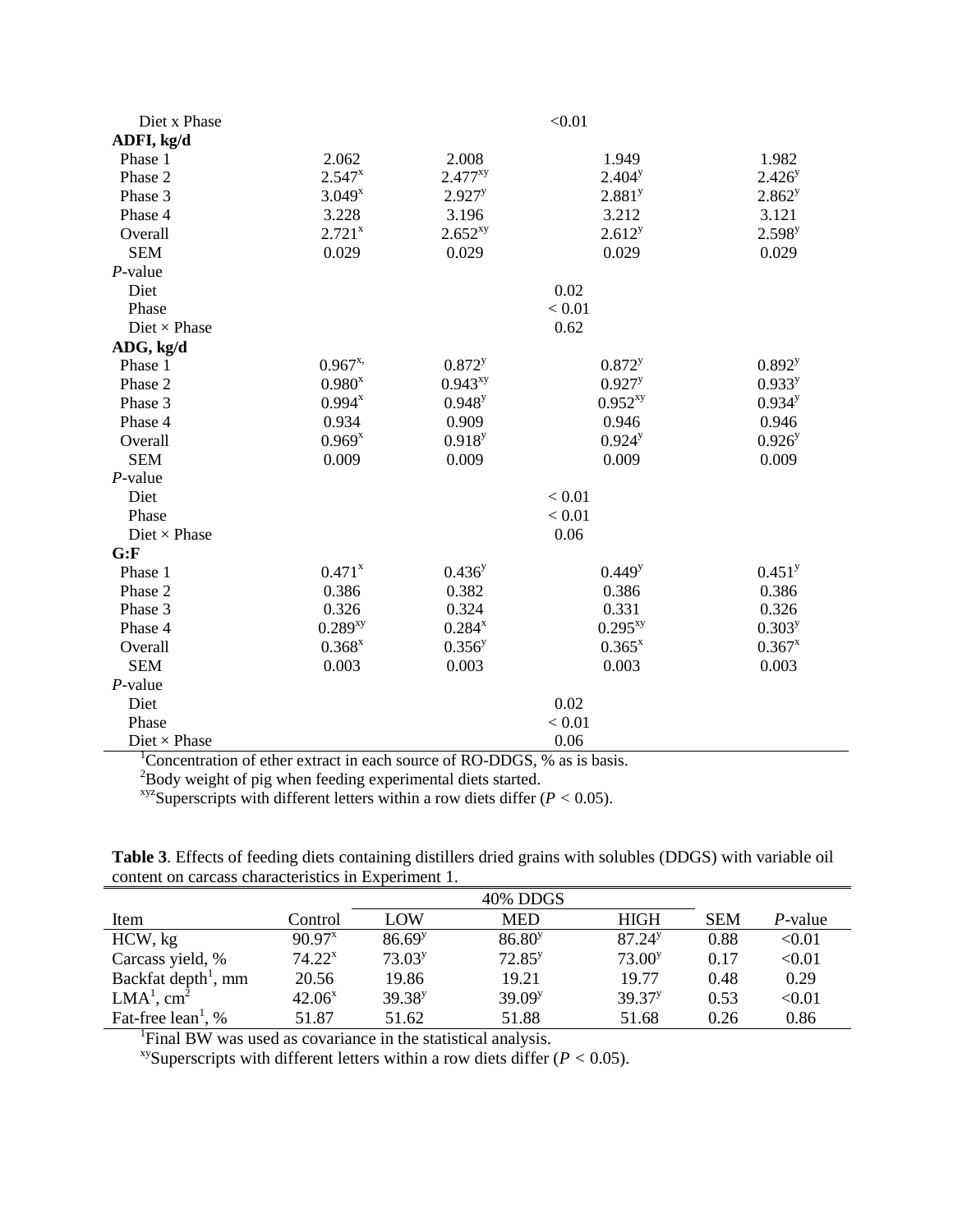|                   |                     | <b>CON</b>          |                      |                       | LOW                  |                     |                    | <b>MED</b>           |                        |                        | <b>HIGH</b>         |                      |            |         | P Values     |               |
|-------------------|---------------------|---------------------|----------------------|-----------------------|----------------------|---------------------|--------------------|----------------------|------------------------|------------------------|---------------------|----------------------|------------|---------|--------------|---------------|
|                   |                     |                     |                      |                       |                      |                     |                    |                      |                        |                        |                     |                      | Pooled     |         |              | Diet $\times$ |
| Item              | Back                | <b>Belly</b>        | Jowl                 | Back                  | <b>Belly</b>         | Jowl                | Back               | <b>Belly</b>         | Jowl                   | Back                   | <b>Belly</b>        | Jowl                 | <b>SEM</b> | Diet    | Depot        | Depot         |
| C14:0             | $1.41^{\text{de}}$  | $1.57^{\text{T}}$   | $1.39^{\text{de}}$   | $1.19^{b}$            | $1.42^e$             | $1.27^{b\bar{c}}$   | $1.19^{b}$         | $1.42^{\text{de}}$   | $.27^{bc}$             | 1.11 <sup>a</sup>      | 1.33 <sup>cd</sup>  | $1.18^{b}$           | 0.034      | < 0.001 | < 0.001      | 0.29          |
| C16:0             | 25.66 <sup>h</sup>  | $24.99^{\rm g}$     | $23.51^t$            | $21.84^{cd}$          | $22.65^{\circ}$      | 21.67 <sup>cd</sup> | $21.64^{cd}$       | $22.16^{de}$         | $21.40^{bc}$           | $20.67^{ab}$           | $21.18^{bc}$        | $20.46^a$            | 0.281      | < 0.001 | < 0.001      | < 0.001       |
| C18:0             | $13.57^t$           | $10.60^e$           | $10.12^{\text{de}}$  | $10.31^{\text{de}}$   | $9.15^{bc}$          | 8.91 <sup>abc</sup> | $10.30^{de}$       | $8.80^{ab}$          | $8.84^{ab}$            | $9.72^{cd}$            | $8.26^{\circ}$      | $8.75^{ab}$          | 0.297      | < 0.001 | $\leq 0.001$ | < 0.001       |
| C20:0             | $0.28^e$            | $0.23^{ab}$         | $0.22^{ab}$          | $0.26$ <sup>de</sup>  | $0.23$ <sup>bc</sup> | $0.22^{ab}$         | $0.25^{\rm d}$     | $0.23^{b}$           | $0.22^{\rm a}$         | 0.25 <sup>cd</sup>     | $0.23^{ab}$         | $0.23^{ab}$          | 0.007      | 0.86    | < 0.001      | 0.06          |
| $SFA^2$           | 41.69 <sup>h</sup>  | 38.17 <sup>8</sup>  | 36.02 <sup>f</sup>   | $34.43^e$             | $34.23^e$            | $32.82^{bcd}$       | $34.20^{de}$       | $33.42^{\text{cde}}$ | $32.49$ <sup>abc</sup> | $32.52$ <sup>abc</sup> | $31.75^{ab}$        | $31.33^{a}$          | 0.524      | < 0.001 | < 0.001      | < 0.001       |
| C16:1             | 2.32 <sup>cd</sup>  | 3.35 <sup>f</sup>   | 2.97 <sup>e</sup>    | $1.66^{ab}$           | 2.61 <sup>cd</sup>   | 2.50 <sup>cd</sup>  | $1.70^{ab}$        | $2.61^d$             | 2.37 <sup>cd</sup>     | $1.43^{\circ}$         | $2.30^\circ$        | $1.95^{b}$           | 0.112      | < 0.001 | < 0.001      | 0.50          |
| Oleic18:1         | $39.05^{\text{ef}}$ | $41.26^8$           | $42.14^8$            | $35.35^{b}$           | $38.09^{\text{de}}$  | 39.17 <sup>t</sup>  | $35.78^{b}$        | $38.19^{def}$        | $38.72^{\rm ef}$       | 34.08 <sup>a</sup>     | 37.00 <sup>cd</sup> | $36.82^{bc}$         | 0.427      | < 0.001 | < 0.001      | 0.53          |
| C20:1             | $0.79^{\circ}$      | $0.74^{bc}$         | $0.48^{\text{a}}$    | $0.66^{b}$            | $0.70^{bc}$          | $0.70^{bc}$         | $0.69^{bc}$        | $0.71^{bc}$          | $0.66^{\rm b}$         | $0.66^{\rm b}$         | 0.69 <sup>bc</sup>  | $0.74^{bc}$          | 0.044      | 0.94    | 0.04         | < 0.001       |
| MUFA <sup>3</sup> | $45.33^e$           | 49.59 <sup>t</sup>  | $49.75$ <sup>f</sup> | $40.12^{bc}$          | $44.77^e$            | $45.87^{\circ}$     | 40.66 <sup>c</sup> | $44.86^{\circ}$      | $45.12^e$              | $38.30^{a}$            | $43.03^d$           | $42.43^{\rm d}$      | 0.575      | < 0.001 | < 0.001      | 0.58          |
| Linoleic18:2      | $10.28^{ab}$        | $9.50^{\circ}$      | 10.97 <sup>b</sup>   | $22.02^d$             | $17.86^{\circ}$      | $17.72^{\circ}$     | $21.76^{\rm d}$    | $18.50^{\circ}$      | $18.70^{\circ}$        | $25.62^e$              | $21.87^d$           | $22.48^{d}$          | 0.563      | < 0.001 | $\leq 0.001$ | < 0.001       |
| Linolenic18:3     | $0.42^{\rm a}$      | $0.46^{ab}$         | $0.40^{\circ}$       | 0.63 <sup>cd</sup>    | $0.56^{bc}$          | $0.48^{ab}$         | 0.62 <sup>cd</sup> | 0.57 <sup>bcd</sup>  | $0.47^{ab}$            | $0.68^d$               | 0.64 <sup>cd</sup>  | 0.64 <sup>cd</sup>   | 0.041      | < 0.001 | 0.006        | 0.45          |
| C20:2             | $0.50^{\text{a}}$   | $0.50^{\text{a}}$   | $0.47^{\rm a}$       | 0.94 <sup>cd</sup>    | $0.83^{b}$           | 0.95 <sup>cd</sup>  | 0.96 <sup>d</sup>  | $0.87$ <sup>bc</sup> | 0.98 <sup>d</sup>      | 1.07 <sup>e</sup>      | $0.97^{\rm d}$      | $1.14^t$             | 0.029      | < 0.001 | < 0.001      | 0.002         |
| C20:3             | 0.07 <sup>cde</sup> | $0.06^{\text{abc}}$ | $0.04^{\text{a}}$    | 0.08 <sup>de</sup>    | 0.07 <sup>cde</sup>  | $0.05^{ab}$         | 0.08 <sup>de</sup> | 0.06 <sup>bcd</sup>  | 0.06 <sup>abc</sup>    | 0.08 <sup>e</sup>      | 0.07 <sup>cde</sup> | 0.06 <sup>bcde</sup> | 0.006      | 0.05    | < 0.001      | 0.84          |
| PUFA <sup>4</sup> | $11.51^{ab}$        | $10.79^{\circ}$     | $12.23^{b}$          | $24.05^{\rm d}$       | $19.68^{\circ}$      | $19.63^{\circ}$     | $23.78^{d}$        | $20.38^{\circ}$      | $20.58^{\circ}$        | $27.81^e$              | $23.92^d$           | $24.75^{\rm d}$      | 0.604      | < 0.001 | < 0.001      | < 0.001       |
| $\mathbf{IV}^5$   | $57.72^a$           | $60.17^{b}$         | $62.53^{\circ}$      | $74.11$ <sup>ef</sup> | $70.74^d$            | $71.22^d$           | $74.34^{fg}$       | $72.03^{\text{de}}$  | $72.25^{\text{de}}$    | $78.96^{\circ}$        | $76.41^{gh}$        | 76.89 <sup>h</sup>   | 0.789      | < 0.001 | 0.004        | < 0.001       |

**Table 4**. Fatty acid composition of pigs fed diets containing DDGS with variable oil concentration in Experiment 1.

<sup>1</sup> Concentration of fatty acids are expressed as grams of fatty acid/100 g fat.

<sup>2</sup> Total saturated fatty acids=([C8:0]+[C10:0]+[C12:0]+[C14:0]+[C16:0]+ [C17:0] + [C18:0] + [C20:0] + [C22:0] + [C24:0]); brackets indicate concentration.

<sup>3</sup> Total monounsaturated fatty acids = ( $[C14:1] + [C16:1] + [C18:1 - 9c] + [C18:1 - 11c] + [C20:1] + [C24:1]$ ); brackets indicate concentration.

<sup>4</sup> Total polyunsaturated fatty acids = ( $[C18:2n-6] + [C18:3n-3] + [C18:3n-6] + [C20:2] + [C20:4n-6]$ ); brackets indicate concentration.

 $5$  IV = Iodine value.

 $a^{boldeg}$  Superscripts with different letters within a row diets differ ( $P < 0.05$ ).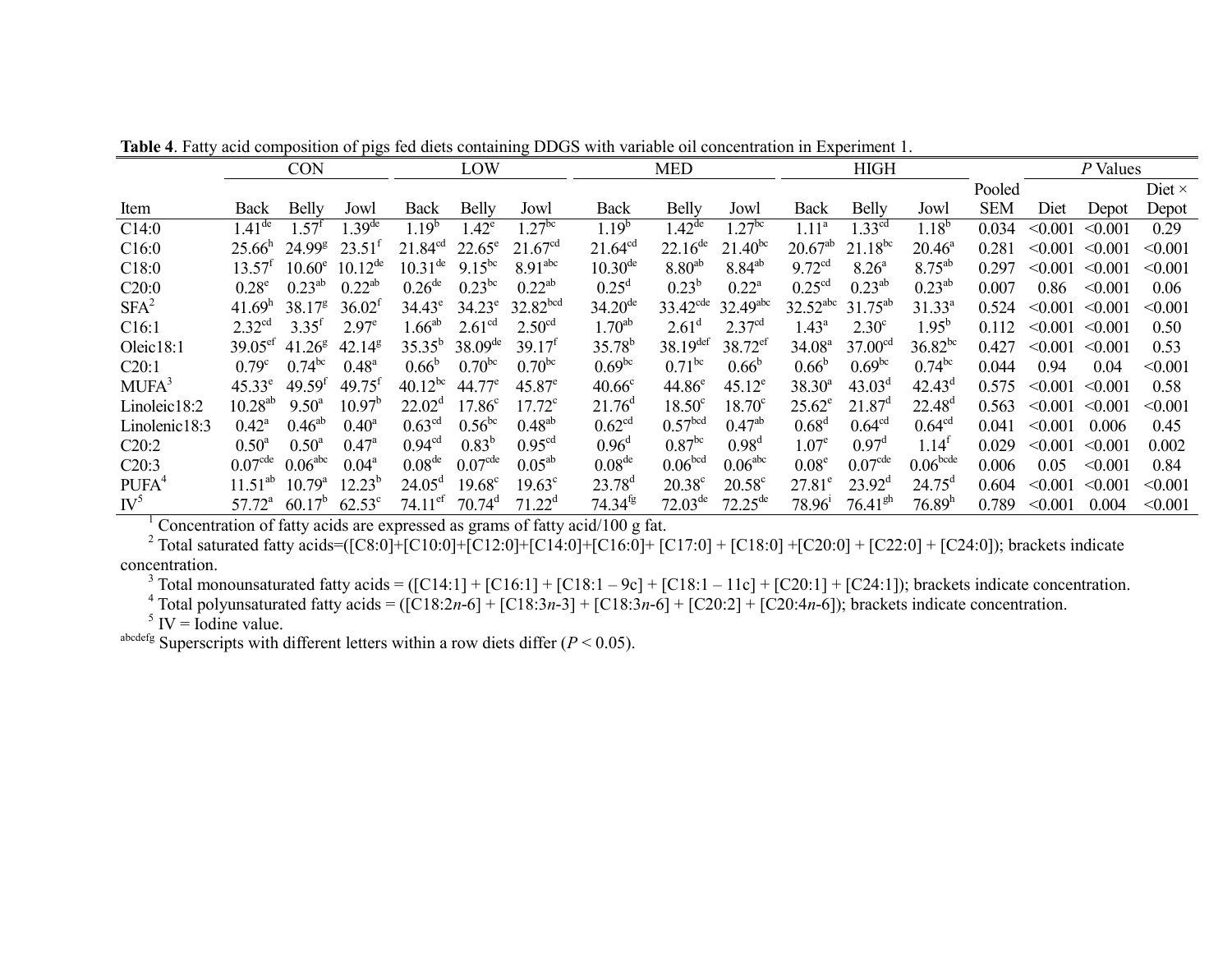#### **Experiment 2**

Data collection and analyses have been completed, and preliminary results will be presented in three abstracts at the 2015 Midwest Section ASAS/ADSA meeting in Des Moines, IA. The experimental protocol was approved by the University of Minnesota Institutional Animal Care and Use Committee (1311-31086A). Pigs (n = 432) were blocked by initial BW (22.0  $\pm$  4.3 kg) and pens were allotted randomly to 1 of 4 dietary treatments (9 pigs/pen, 12 replicates/treatment). Dietary treatments consisted of corn-soybean meal diets containing 40% DDGS with increasing NE (as-fed basis) content (Table 5) predicted from Illuminate<sup>®</sup>: 1) low NE (2,083 kcal/kg; LOW), 2) medium-low NE (2,255 kcal/kg; ML), 3) medium-high NE (2,469 kcal/kg; MH), and 4) high NE (2,743 kcal/kg; HIGH). Diets met or exceeded NRC (2012) nutrient requirements and were calculated to contain the same standardized ileal digestible Lys:NE within phases. Growth performance and carcass data were analyzed using the Proc MIXED of SAS. As shown in Table 6, overall ADFI (kg) of pigs fed ML (2.63) was greater ( $P < 0.05$ ) than MH (2.45) and HIGH (2.41), but not different from LOW (2.53), and ADFI differed among LOW, MH, and HIGH treatments. The overall ADG (Table 6) of pigs fed ML (0.90 kg/d) was less (*P <* 0.05) than MH (0.94 kg/d). However, ADG of pigs fed LOW (0.93 kg/d) and HIGH (0.91 kg/d) was similar and was not different from pigs fed ML or MH. Gain:feed was reduced (*P* < 0.05) in pigs fed ML (0.361) compared with LOW (3.84), MH (0.398), and HIGH (0.394). No treatment differences  $(P > 0.40)$  were observed in HCW, dressing percentage, backfat depth, LM area, and carcass percent fat-free lean among dietary treatments (Table 7). Assuming NE content of corn and soybean meal based using values published in NRC (2012), calculations were made using the NRC (2012) model to match the model-predicted G:F with the observed G:F. These calculations resulted in NE estimates of 2,532, 2,068, 2,773, and 2,672 kcal/kg as-fed for LOW, ML, MH, and HIGH DDGS sources, respectively (Table 8). Error and bias of predicting NE using the NRC (2012) model estimates for the 4 DDGS sources were calculated for each equation and Illuminate<sup>®</sup> estimates (Table 8). Illuminate<sup>®</sup> estimates provided the lowest error and bias (289.1) and -123.8 kcal/kg, respectively). These preliminary results suggest that G:F responses of pigs did not correspond to the increasing NE estimates of the 4 DDGS sources provided by Illuminate<sup>®</sup>. However, Illuminate<sup>®</sup> provided the best estimates compared with other NE equations evaluated, but appeared to have overestimated NE content for ML and HIGH DDGS sources, and underestimated NE content for the LOW and MH DDGS sources. The variable NE content of the DDGS sources evaluated had no impact on carcass composition of growingfinishing pigs.

Backfat samples were collected from 2 pigs ( $n = 96$ /experiment, 24 pigs/treatment) with BW closest to the pen mean BW. Backfat samples were analyzed for fatty acid composition, and IV was calculated using: IV =  $[C16:1] \times 0.95 + [C18:1] \times 0.86 + [C18:2] \times 1.732 + [C18:3] \times 2.616$  $+ [C20:1] \times 0.785 + [C22:1] \times 0.723$ . Iodine value data of backfat samples collected from Experiment 1 were combined with the data collected in Experiment 2 to evaluate the prediction precision and accuracy of published backfat IV equations. Calculated backfat IV of the 8 diets ranged from 57.7 to 82.3 g/100g (Table 9). Error and bias of equations used to predict backfat IV of pigs fed the 8 diets were calculated and results indicated that backfat IV was predicted poorly using equations based on percentage of DDGS in diet. However, using equation:  $52.4 + (0.315 \times$ diet IVP) resulted in the best estimates for backfat IV due to the lowest prediction error and low bias.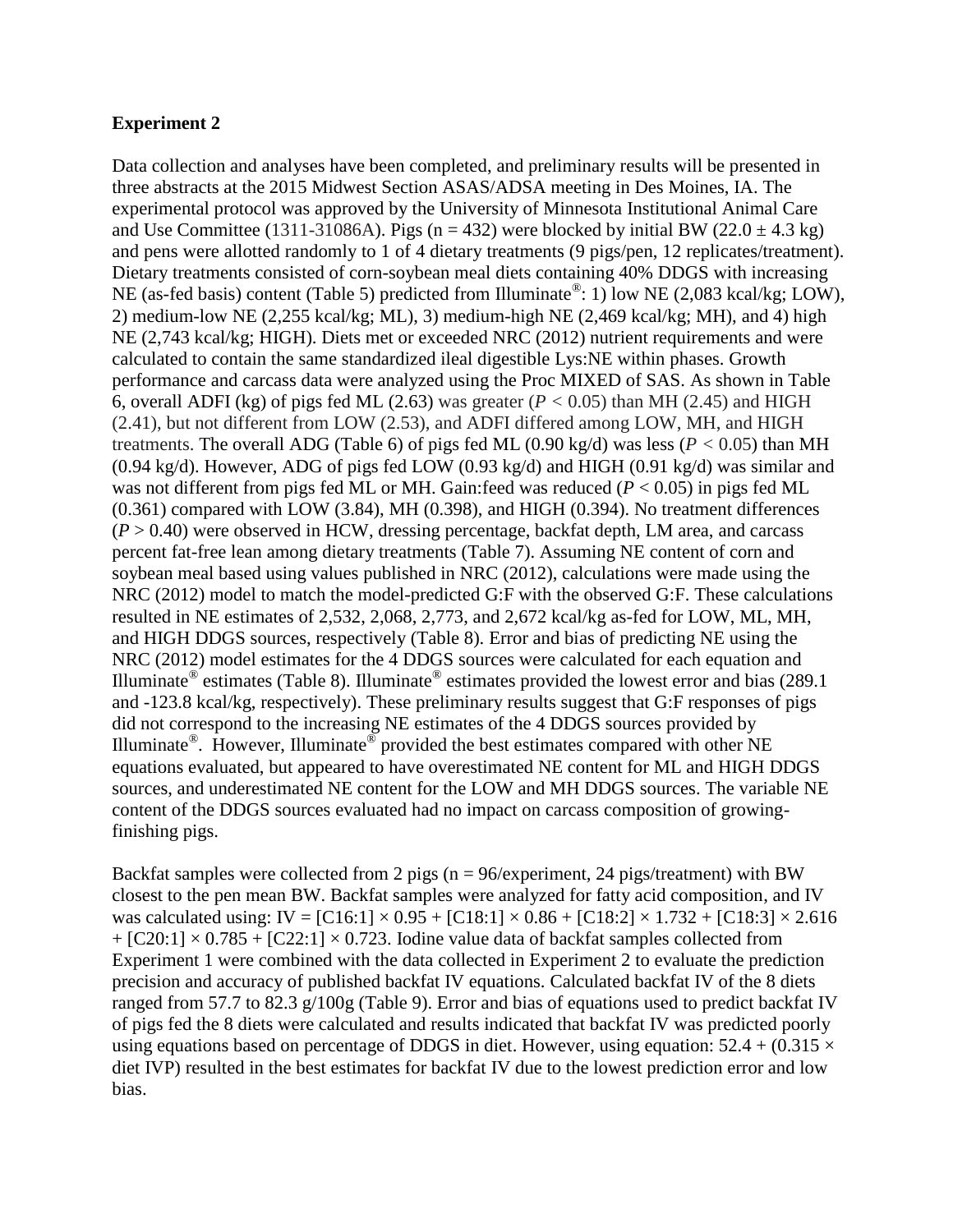| <b>Treatment</b> | <b>DDGS</b> source                                  | <b>Manufacturer</b>                             |
|------------------|-----------------------------------------------------|-------------------------------------------------|
| LOW              | Low NE DDGS (2,083 kcal NE/kg; 10.7% EE)            | CornPlus, LLC, MN                               |
| ML               | Medium-low NE DDGS (2,255 kcal NE/kg;<br>5.6% EE)   | Poet Biorefining, Mitchell, SD                  |
| <b>MH</b>        | Medium-high NE DDGS (2,469 kcal NE/kg;<br>14.2% EE) | Highwater Ethanol, LLC, Lamberton,<br><b>MN</b> |
| <b>HIGH</b>      | High NE DDGS $(2,743 \text{ kcal NE/kg}; 16.0\%$    | Pine Lake Corn Processors, LLC,                 |
|                  | EE)                                                 | Steamboat, IA                                   |

**Table 5.** Description of DDGS sources used in Experiment 2.

**Table 6.** Least square means for BW, ADFI, ADG, and G:F of pigs fed diets containing 40% of 1 of 4 sources of dried distillers grains with solubles (RO-DDGS) with variable predicted NE content in Experiment 2.

|                      |                     |             | 40% DDGS           |                      |
|----------------------|---------------------|-------------|--------------------|----------------------|
|                      | <b>LOW</b>          | <b>ML</b>   | MH                 | <b>HIGH</b>          |
| No. Pens             | 12                  | 12          | 12                 | 12                   |
| BW, kg               |                     |             |                    |                      |
| <b>Initial BW</b>    | 22.0                | 22.0        | 21.9               | 21.9                 |
| Period 1             | 44.5                | 43.3        | 44.8               | 44.5                 |
| Period 2             | 58.5                | 56.4        | 58.7               | 57.6                 |
| Period 3             | 72.8                | 70.0        | 72.9               | 71.5                 |
| Period 4             | 87.2                | 83.5        | 86.7               | 85.2                 |
| Period 5             | 99.0                | 95.3        | 98.8               | 97.2                 |
| Period 6             | 112.2               | 109.6       | 112.7              | 110.8                |
| <b>SEM</b>           | 2.2                 | 2.2         | 2.2                | 2.2                  |
| $P$ -value           |                     |             |                    |                      |
| Diet                 |                     |             | 0.85               |                      |
| Phase                |                     |             | < 0.01             |                      |
| Diet $\times$ Period |                     |             | < 0.01             |                      |
| ADFI, kg/d           |                     |             |                    |                      |
| Period 1             | 1.54                | 1.54        | 1.49               | 1.49                 |
| Period 2             | 2.27                | 2.31        | 2.23               | 2.17                 |
| Period 3             | 2.69                | 2.70        | 2.56               | 2.52                 |
| Period 4             | $2.82^{xy}$         | $2.87^y$    | $2.68^{xz}$        | $2.63^{z}$           |
| Period 5             | $2.78^{x}$          | $2.97^{y}$  | $2.71^{x}$         | $2.67^{x}$           |
| Period 6             | $3.06^{x}$          | $3.38^{y}$  | $3.03^{x}$         | $2.98^{x}$           |
| Overall              | $2.53^{xy}$         | $2.63^y$    | $2.45^x$           | $2.41^x$             |
| <b>SEM</b>           | 0.058               | 0.058       | 0.058              | 0.058                |
| $P$ -value           |                     |             |                    |                      |
| Diet                 |                     |             | 0.053              |                      |
| Phase                |                     |             | < 0.01             |                      |
| Diet $\times$ Period |                     |             | < 0.01             |                      |
| ADG, kg/d            |                     |             |                    |                      |
| Period 1             | 0.81 <sup>xy</sup>  | $0.76^{x}$  | $0.82^{y}$         | $0.81$ <sup>xy</sup> |
| Period 2             | $0.99^{x}$          | $0.94^{y}$  | 0.99 <sup>xy</sup> | $0.94^{y}$           |
| Period 3             | $1.04^{x}$          | $0.97^{y}$  | 1.01 <sup>xy</sup> | $0.99^{xy}$          |
| Period 4             | $1.03^{x}$          | $0.97^{y}$  | 0.99 <sup>xy</sup> | $0.97^{y}$           |
| Period 5             | 0.87                | 0.84        | 0.86               | 0.86                 |
| Period 6             | $0.88$ <sup>x</sup> | $0.95^{yz}$ | $0.97^{z}$         | $0.89^{xy}$          |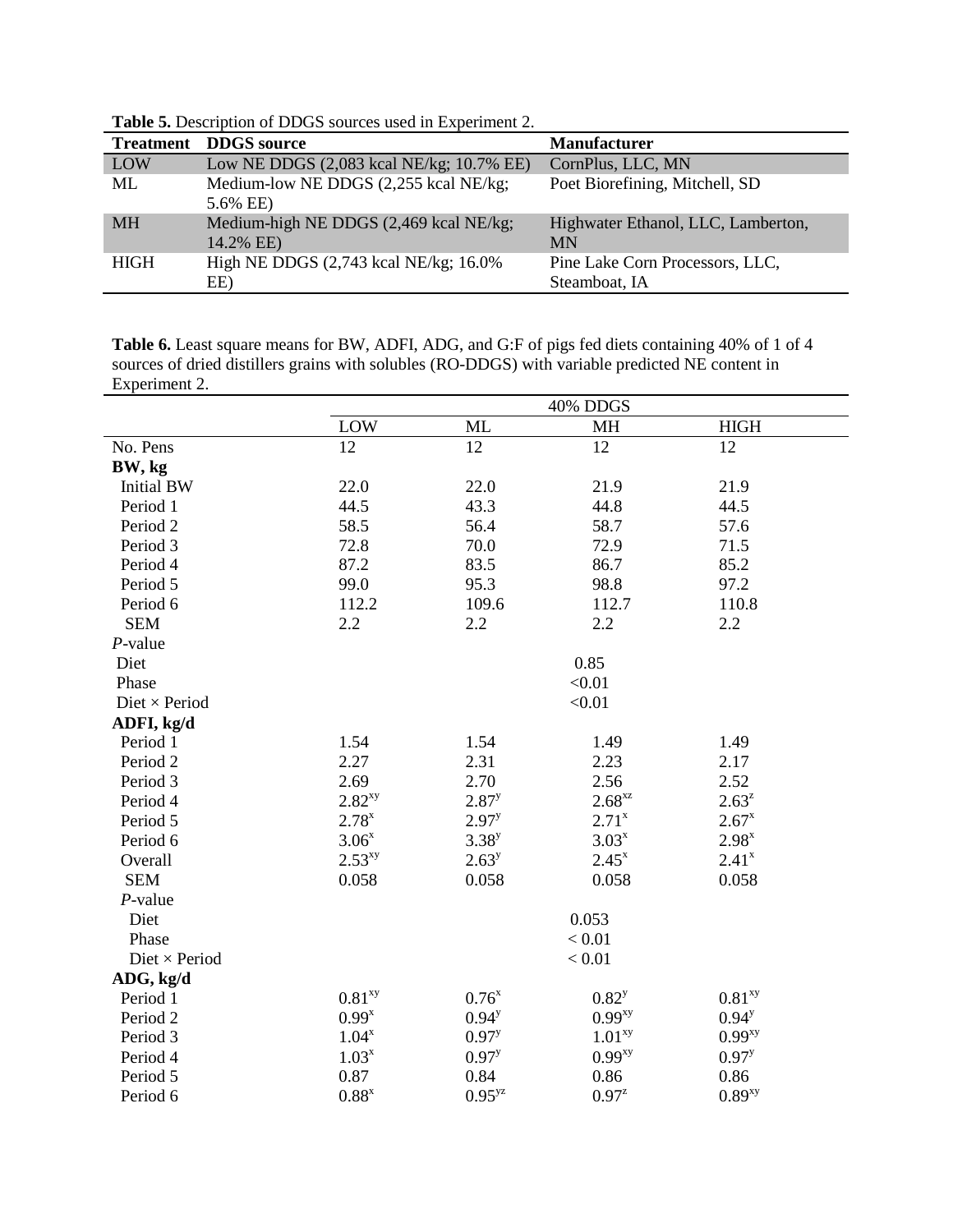| Overall              | $0.93^{xy}$ | $0.90^{x}$           | $0.94^{y}$  | 0.91 <sup>xy</sup> |
|----------------------|-------------|----------------------|-------------|--------------------|
| <b>SEM</b>           | 0.012       | 0.012                | 0.012       | 0.012              |
| $P$ -value           |             |                      |             |                    |
| Diet                 |             |                      | 0.12        |                    |
| Phase                |             |                      | < 0.01      |                    |
| Diet $\times$ Period |             |                      | 0.075       |                    |
| G: F                 |             |                      |             |                    |
| Period 1             | $0.524^{x}$ | $0.498^{z}$          | $0.552^{y}$ | $0.545^{xy}$       |
| Period 2             | $0.440^{x}$ | $0.410^{y}$          | $0.448^{x}$ | $0.437^{x}$        |
| Period 3             | $0.388^{x}$ | $0.362^y$            | $0.401^{x}$ | $0.397^{x}$        |
| Period 4             | $0.365^{x}$ | $0.337^{y}$          | $0.368^{x}$ | $0.370^{x}$        |
| Period 5             | $0.305^{x}$ | $0.282^{y}$          | $0.319^{x}$ | $0.323^{x}$        |
| Period 6             | 0.280       | 0.277                | 0.303       | 0.294              |
| Overall              | $0.384^{x}$ | $0.361$ <sup>y</sup> | $0.398^{x}$ | $0.394^{x}$        |
| <b>SEM</b>           | 0.006       | 0.006                | 0.006       | 0.006              |
| P-value              |             |                      |             |                    |
| Diet                 | < 0.01      |                      |             |                    |
| Phase                | < 0.01      |                      |             |                    |
| Diet $\times$ Period | 0.48        |                      |             |                    |

 $x_{\text{yz}}$ Superscripts with different letters within a row diets differ  $P < 0.05$ .

 $a<sup>abcd</sup>$ Superscripts with different letters within a column phases differ  $P < 0.05$ .

|                                                                 | <b>Table 7.</b> Effects of feeding diets containing 40% distillers dried grains with solubles (DDGS) with |
|-----------------------------------------------------------------|-----------------------------------------------------------------------------------------------------------|
| variable NE content on carcass characteristics in Experiment 2. |                                                                                                           |

|                                                                           | 40% DDGS |       |           |             |            |            |  |  |  |
|---------------------------------------------------------------------------|----------|-------|-----------|-------------|------------|------------|--|--|--|
| Item                                                                      | LOW      | ML    | <b>MH</b> | <b>HIGH</b> | <b>SEM</b> | $P$ -value |  |  |  |
| HCW, kg                                                                   | 76.70    | 75.05 | 76.82     | 75.56       | 1.08       | 0.59       |  |  |  |
| Carcass yield, %                                                          | 69.57    | 69.51 | 69.77     | 69.43       | 0.19       | 0.63       |  |  |  |
| Backfat depth (end of growing phase) <sup><math>a</math></sup> ,<br>mm    | 14.99    | 14.64 | 14.92     | 15.44       | 0.79       | 0.91       |  |  |  |
| Backfat depth (end of finishing phase) <sup><math>a</math></sup> ,<br>mm  | 24.73    | 24.50 | 25.05     | 25.58       | 0.55       | 0.55       |  |  |  |
| LMA (end of growing phase) <sup>a</sup> , cm <sup>2</sup>                 | 38.01    | 38.51 | 38.58     | 39.10       | 3.13       | 0.996      |  |  |  |
| LMA (end of finishing phase) <sup>a</sup> , cm <sup>2</sup>               | 65.02    | 66.46 | 66.42     | 66.71       | 0.78       | 0.42       |  |  |  |
| Fat-free lean <sup>a</sup> , %                                            | 59.43    | 60.10 | 59.72     | 59.75       | 0.46       | 0.79       |  |  |  |
| <sup>a</sup> Final BW was used as covariance in the statistical analysis. |          |       |           |             |            |            |  |  |  |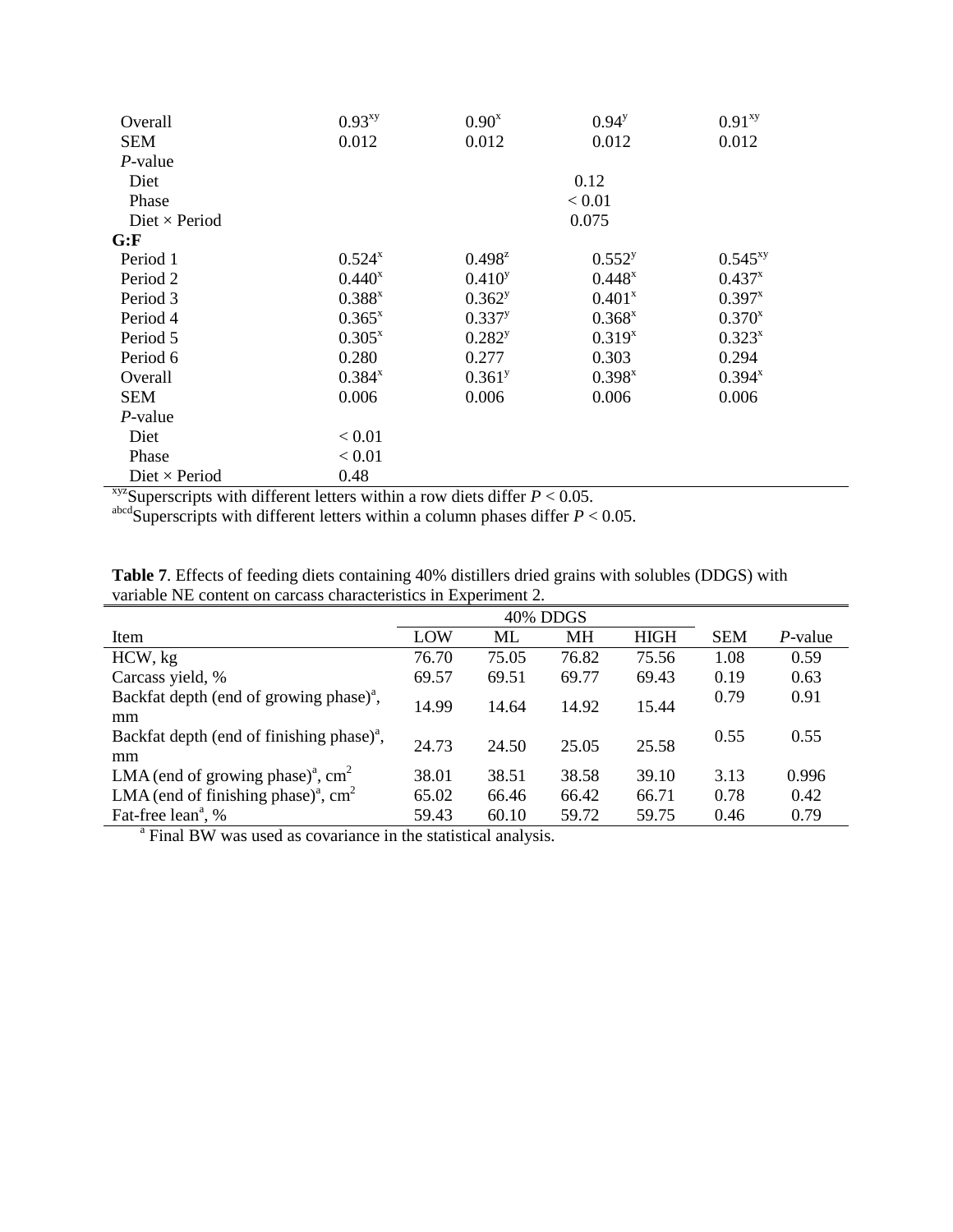Table 8. Evaluation of published NE prediction equations and NE estimates from Illuminate® based on determined NE of DDGS fed to pigs in Experiment 2.

| $L$ $\Delta$ pvinnent $\Delta$ .<br>Item    | Equation                                                                                                                                | LOW   | ML    | МH    | <b>HIGH</b> | Error | <b>Bias</b> |
|---------------------------------------------|-----------------------------------------------------------------------------------------------------------------------------------------|-------|-------|-------|-------------|-------|-------------|
| $\overline{GE}^1$ , kcal/kg                 |                                                                                                                                         | 4,578 | 4,406 | 4,814 | 4,809       |       |             |
| $DE^2$ , kcal/kg                            |                                                                                                                                         |       |       |       |             |       |             |
|                                             | $-2,161 + (1.39 \times GE) - (20.7 \times NDF) - (49.3 \times EE)$                                                                      | 3,408 | 3,466 | 3,473 | 3,498       |       |             |
| $ME^2$ , kcal/kg                            | $-261 + (1.05 \times DE) - (7.89 \times CP) + (2.47 \times NDF) - (4.99 \times EE)$                                                     | 3,157 | 3,215 | 3,200 | 3,204       |       |             |
| Predicted NE, kcal/kg<br><b>ILLUMINATE®</b> |                                                                                                                                         | 2,083 | 2,255 | 2,469 | 2,743       | 259.2 | 31.2        |
|                                             | EvaPig® (MJ/kg DM; composition as % DM)                                                                                                 |       |       |       |             |       |             |
|                                             |                                                                                                                                         |       |       |       |             |       |             |
| Eq. 1                                       | $(0.703 \times DE) - (0.0404 \times CP) + (0.0662 \times EE) + (0.0197 \times \text{starch}) -$<br>$(0.0409 \times \text{crude fiber})$ | 2,248 | 2,195 | 2,337 | 2,368       | 216.1 | $-69.3$     |
| Eq. $2$                                     | $(0.703 \times DE) + (0.041 \times CP) + (0.0664 \times EE) + (0.0197 \times \text{starch}) -$<br>$(0.0134 \times \text{NDF})$          | 2,747 | 2,756 | 2,853 | 2,912       | 511.3 | 460.4       |
| Eq. $3$                                     | $(0.7 \times DE) - (0.0382 \times CP) + (0.0674 \times EE) + (0.0202 \times \text{starch}) -$<br>$(0.0365 \times ADF)$                  | 2,193 | 2,203 | 2,309 | 2,365       | 237.5 | $-88.9$     |
|                                             | NRC (2012; kcal/kg DM; composition as g/kg DM))                                                                                         |       |       |       |             |       |             |
| Eq. $1-7$                                   | $(0.726 \times ME) + (1.33 \times EE) + (0.39 \times start) - (0.62 \times CP) - (0.83 \times$<br>ADF)                                  | 2,149 | 2,177 | 2,242 | 2,281       | 276.7 | 144.0       |
| Eq. $1-8$                                   | $(0.7 \times DE) + (1.61 \times EE) + (0.48 \times \text{starch}) - (0.91 \times CP) - (0.87 \times ADF)$                               | 2,194 | 2,204 | 2,309 | 2,366       | 237.2 | $-88.1$     |
|                                             |                                                                                                                                         |       |       |       |             |       |             |
| Model $NE^3$ , kcal/kg                      |                                                                                                                                         | 2,377 | 1,924 | 2,612 | 2,513       |       |             |

<sup>1</sup> Measured GE using bomb calorimetry.

 $2^2$  Anderson et al., 2012

 $3$  Back-calculated NE using NRC (2012) growth model based on observed growth performance data.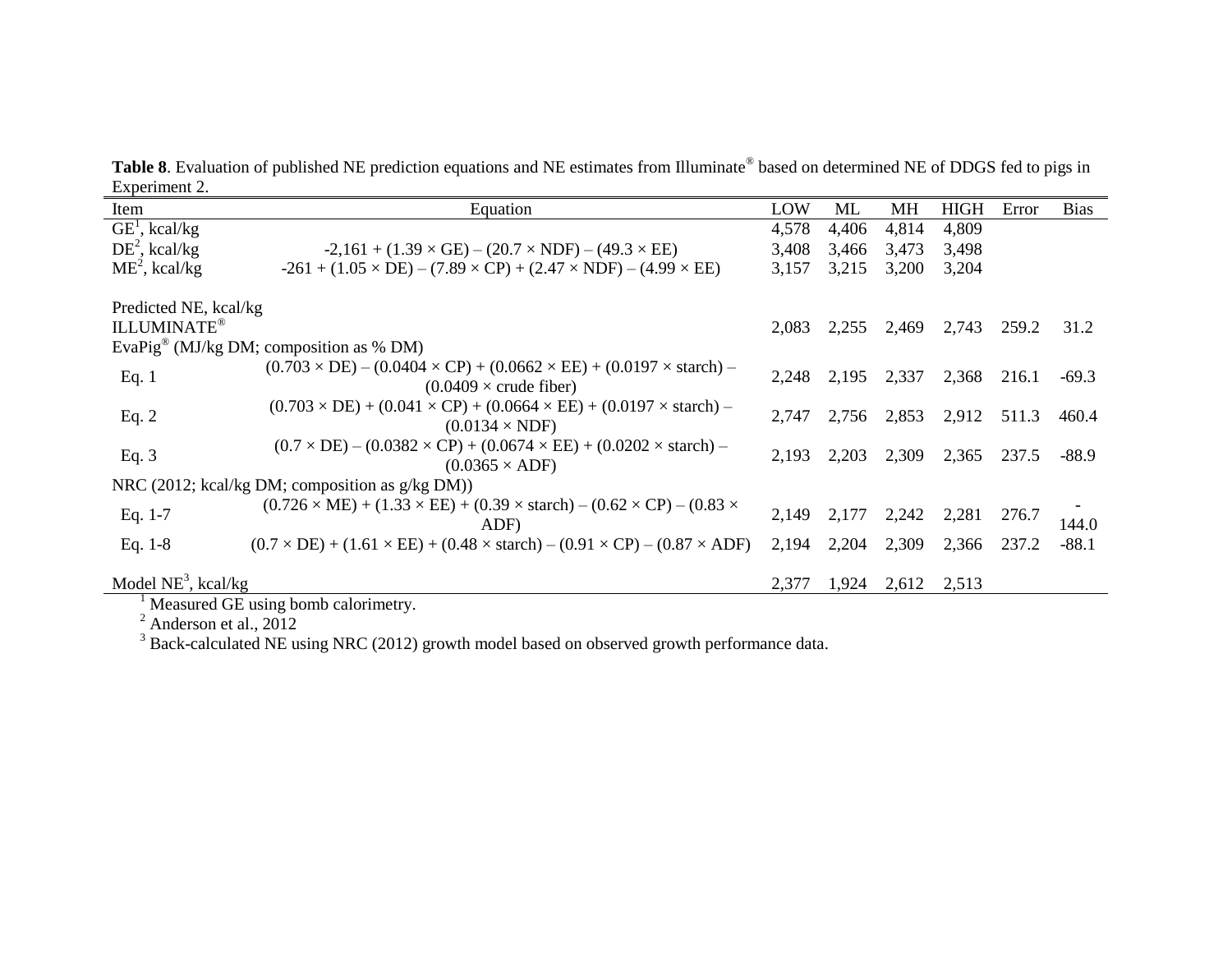**Table 9**. Evaluation of backfat iodine value (IV) prediction equations based on calculated IV of pigs fed 8 diets in experiment 1 and 2.

|                              |                                                     | Exp.1 |            |      | Exp.2           |                |           |           |               |               |             |
|------------------------------|-----------------------------------------------------|-------|------------|------|-----------------|----------------|-----------|-----------|---------------|---------------|-------------|
| Source                       | Eq.                                                 | CON.  | <b>LOW</b> |      | <b>MED HIGH</b> | <b>LOW</b>     | ML        |           | MH HIGH Error |               | <b>Bias</b> |
| Backfat IV, $g/100g$         |                                                     | 57.7  | 74.1       | 74.3 | 79.0            | 70.3           | 68.7      | 71.3      | 82.3          |               |             |
| Predicted backfat IV, g/100g |                                                     |       |            |      |                 |                |           |           |               |               |             |
| Benz et al. $(2011)$         |                                                     |       |            |      |                 |                |           |           |               |               |             |
| Eq. $1$                      | $35.458 + 14.324 \times \text{Dietary } 18:2n6, \%$ | 64.1  | 61.6       | 69.7 | 87.4            | 72.9           | 57.7 81.4 |           | 86.3          | 8.18          | 0.42        |
| Eq. $2$                      | 51.946 + 0.2715 $\times$ Dietary IVP, g/100g        | 58.6  | 63.2       | 66.5 | 74.4            | 67.9           | 61.6 71.4 |           | 73.5          | $6.46 - 5.07$ |             |
| Bergstrom et al. (2010)      | 57.89 + $0.18 \times$ Dietary IVP, $g/100g$         | 62.3  | 65.3       | 67.6 | 72.8            | 68.5 64.3 70.8 |           |           | 72.2          | 6.18          | $-4.24$     |
| Boyd et al. (1997)           | $52.4 + 0.315 \times$ Dietary IVP, $g/100g$         | 60.1  | 65.4       | 69.3 | 78.5            | 70.9           |           | 63.6 75.0 | 77.5          | 4.60          | $-2.18$     |
| Madsen et al. (1992)         | $47.1 + 0.14 \times IVP/day$ , kg                   | 56.4  | 62.5       | 66.8 | 77.2            | 68.3           | 60.5 71.9 |           | 74.4          | 6.44          | -4.98       |
| Cromwell et al. (2011)       | $64.5 + 0.432 \times DDGS$ in diet, %               | 64.5  | 81.4       | 81.4 | 81.4            | 81.4 81.4 81.4 |           |           | 81.4          | 8.26 7.10     |             |
| Restrepo et al. (2013)       |                                                     |       |            |      |                 |                |           |           |               |               |             |
| Eq. 1                        | $70.06 + 0.29 \times DDGS$ in diet, %               | 70.1  | 81.7       | 81.7 | 81.7            | 81.7           | 81.7      | 81.7      | 81.7          | 9.19          | 8.00        |
| Eq. $2$                      | $60.13 + 0.27 \times$ Dietary IVP, $g/100g$         | 66.7  | 71.3       | 74.6 | 82.5            | 76.0           | 69.7      | 79.5      | 81.6          | 5.03          | 3.03        |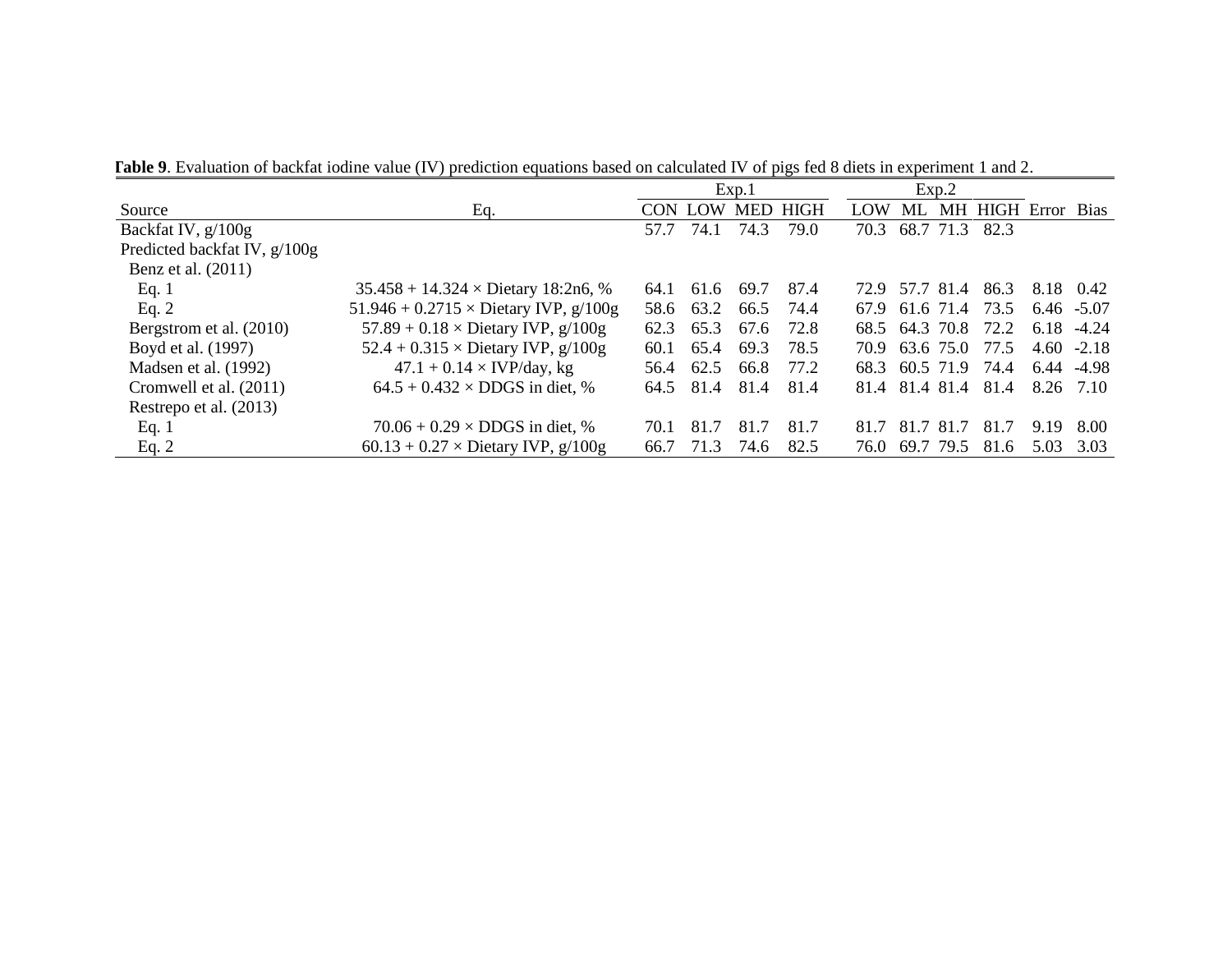#### **Experiment 3**

We have completed the animal feeding phase of Experiment 3 and are currently analyzing growth performance and carcass composition data. The experimental protocol was approved by the University of Minnesota Institutional Animal Care and Use Committee (1311-31086A). Pigs  $(n = 384)$  were blocked by initial BW and pens were randomly allotted to 1 of 4 dietary treatments (8 pigs/pen, 12 replicates/treatment). Treatments (Table 10) consisted of: 1) cornsoybean meal based control diets (CON); 2) Control + 30% DDGS (DDGS); 3) Control + 15% wheat midds (MIDDS); 4) Control  $+30\%$  DDGS  $+15\%$  wheat midds (BLEND). Diets were balanced to contain similar NE content and were calculated to contain the same standardized ileal digestible Lys:NE within phases. During the 90-day trial, BW and feed disappearance were measured bi-weekly, and dietary phase changes based on average pen BW. Ultrasound measurements of backfat thickness and loin muscle area were performed before marketing pigs on November 11 and 18, 2014. Growth performance and carcass data will be analyzed by end of December 2014.

| <b>Treatment</b> | % DDGS and Wheat Midds                           | <b>Ingredient source</b>          |
|------------------|--------------------------------------------------|-----------------------------------|
| <b>CON</b>       | Corn-soybean meal - Control                      | Corn and soybean meal, Morris, MN |
| <b>DDGS</b>      | Control + 30% Low oil DDGS $(-6.2\% \text{ EE})$ | Poet Biorefining, Mitchell, SD    |
| <b>MIDDS</b>     | Control $+15\%$ wheat midds                      | Agri-Nutrition, MN                |
| <b>BLEND</b>     | Control $+30\%$ DDGS and 15% wheat midds $-$     |                                   |

**Table 10. Description of dietary treatments used in Experiment 3.**